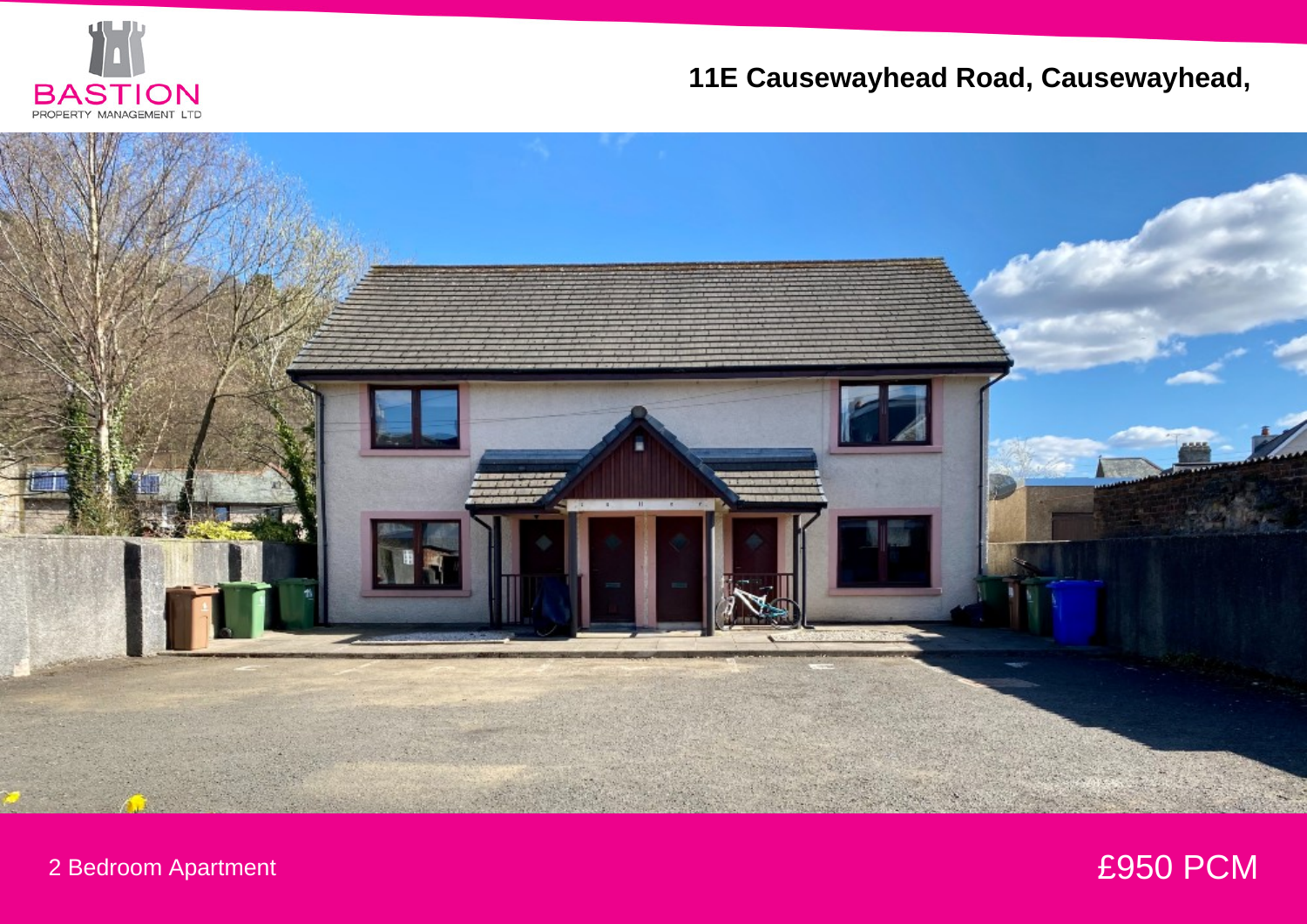Bastion Property Management is delighted to offer to the market this well-appointed spacious two bedroom top floor apartment. The property of charm enjoys a quiet setting within a highly desirable location and is convenient for all local amenities. Viewing is highly recommended to appreciate the accommodation on offer. A Virtual Tour can be found on our website at a click of a button by visiting www.bastionpropertymanagement.com

The accommodation, which is in good decorative order throughout, comprises a reception hallway, a large bright spacious lounge, modern fitted kitchen with complementary worktop. Included is an integrated electric oven, hob, washing machine, fridge and freezer.

There are two well proportioned, double bedrooms with fitted mirrored wardrobes. The bathroom comprises; WC, wash hand basin and walk-in shower and screen.

This well-appointed apartment offers superior specification and decor giving a clean and crisp finish and boasts a variety of floor coverings throughout. The property further benefits from double glazing and electric heating, Residents parking is available.

The rental figure includes broadband, TV and TV licence.

Property is fully furnished

The property is ideally located to provide swift commuter links to all major road networks. Causewayhead Road, Causewayhead has excellent bus links to Stirling and surrounding areas and offers a variety of local amenities, including bars, restaurants, shops and recreational facilities. Supermarkets and high street multiples can be found nearby in Stirling City Centre. Stirling has both primary and secondary schools nearby.

Measurements are not given for rental properties